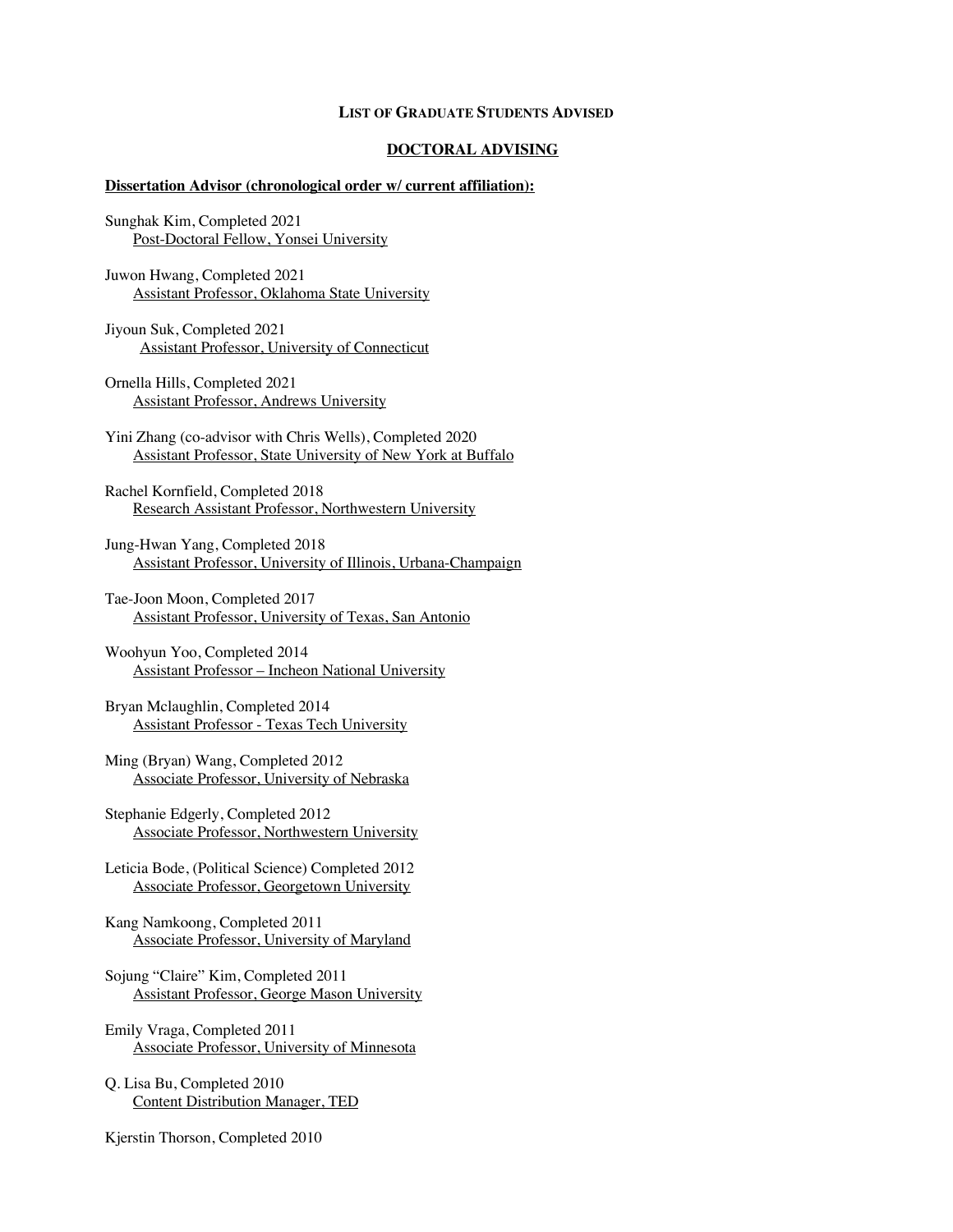Associate Professor – Michigan State University

- Porismita Borah, Completed 2010 Associate Professor – Washington State University
- Aaron Veenstra, Completed 2009 Associate Professor - Florida Atlantic University
- Lucy Atkinson, Completed 2009 Associate Professor - University of Texas at Austin
- Ray Pingree, Completed 2008 Associate Professor – Louisiana State University
- Rosanne Scholl, Completed 2008 Opinion Researcher – Mozilla/Firefox
- Hyunseo Hwang, Completed 2008 Computational Researcher
- Homero Gil de Zuniga, Completed 2008 Professor - University of Salamanca & Pennsylvania State University

Seungahn Nah, Completed 2006 Professor - University of Oregon

- Jaeho Cho, Completed 2005 Professor - University of California, Davis
- Hernando Rojas, Completed 2005 Professor - University of Wisconsin-Madison
- Heejo Keum, Completed 2004 Professor - Sungkyunkwan University

Michael Schmierbach, Completed 2004 Associate Professor - Pennsylvania State University

In Progress (alphabetical order  $/ * = ABD$ ):

Michael Aguilar Zening Duan (co-advisor with Sijia Yang) Xiaoya Jiang Hyerin Kwon Mengyu Li Ayellet Pelled\* "Ellie" Fan Yang\* "Estelle" Ranran Zhu\* (co-advisor with Catalina Toma)

# **Dissertation Committee Member (chronological order):**

Min-Hsin Su, Mass Communication, Completed 2021 Chen-Ting Chang, Communication Arts, Completed 2021 Zhongkai Sun, Electrical and Computer Engineering, Completed 2020 Hyesun Choung, Mass Communication, Completed 2020 Josephine Lukito, Mass Communication, Completed 2020 Jordan Foley, Mass Communication, Completed 2020 Sangwon Lee, Communication Arts, Completed 2020 Michael Bossetta, Political Science, *University of Copenhagen*, Completed 2019 Eunji Cho, Mass Communication, Completed 2019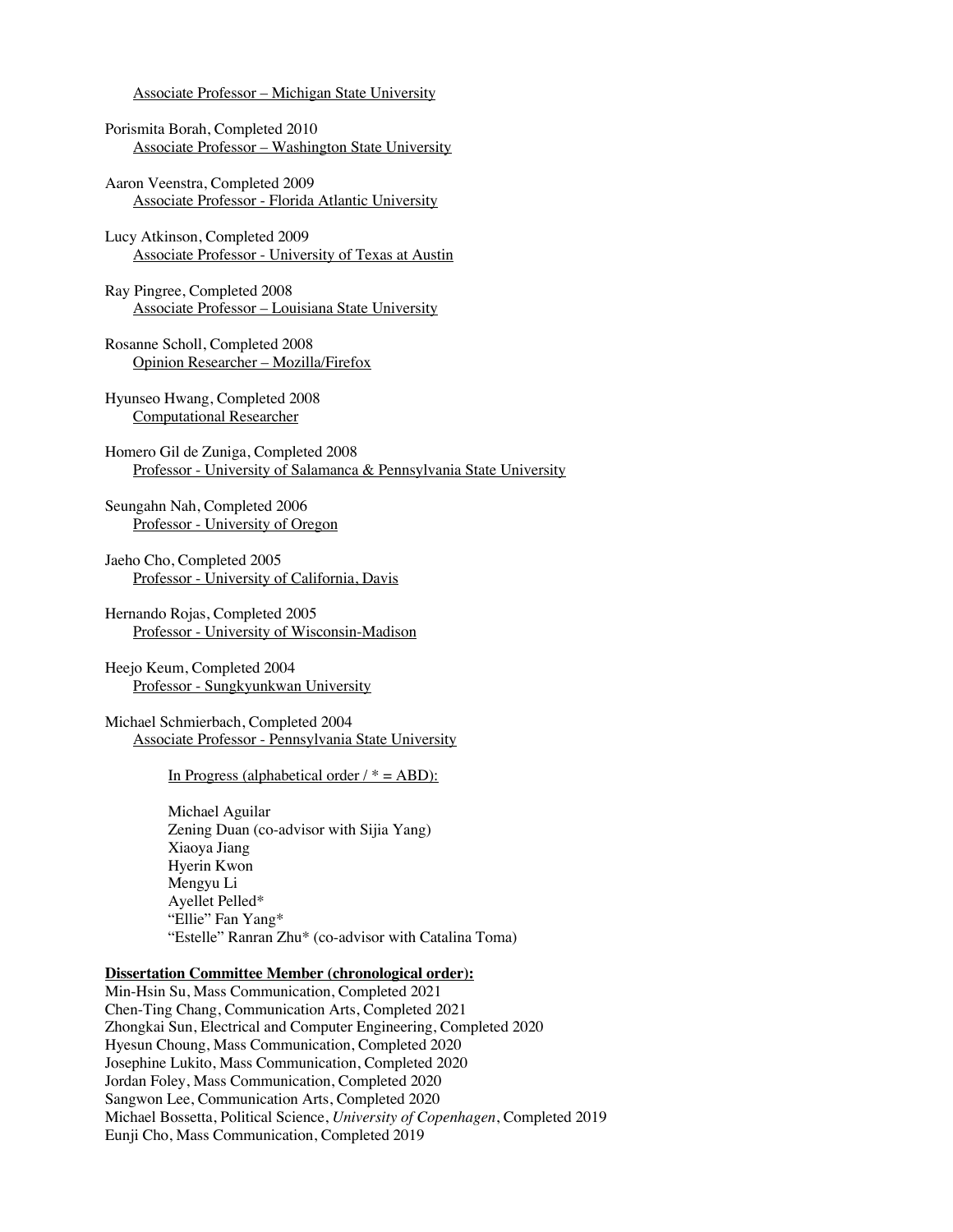Prathusha Sarma, Electrical and Computer Engineering, Completed 2019 Ceri Hughes, Mass Communication, Completed 2019 David Lassen, Political Science, Completed 2019 Byung-Gu Lee, Mass Communication, Completed 2019 Mina Choi, Communication Arts, Completed 2018 German Alvarez, Mass Communication, Completed 2018 Yangsun Hong, Mass Communication, Completed 2018 Yan Liu, Mass Communication, Completed 2018 Rashmi P. Payyanadan, Industrial and Systems Engineering, Completed 2017 David Coppini, Mass Communication, Completed 2017 Dami Ko, Nursing, Completed 2017 Alex Hanna, Sociology, Completed 2016 Benjamin Toff, Political Science, Completed 2016 Jennifer L. Brookhart, Political Science, Completed 2016 Matthew Barnidge, Mass Communication, Completed 2015 Mitchell Bard, Mass Communication, Completed 2015 Min-Woo Kwon, Mass Communication, Completed 2014 Tim Macafee, Mass Communication, Completed 2014 Mahtab Ghazizadeh, Industrial and Systems Engineering, Completed 2014 Wenjie Yan, Communication Arts, Completed 2014 Jiun-Yi Tsai, Mass Communication, Completed 2014 Erika Paulson, Marketing, Completed 2014 Dimitri Kelly, Political Science, Completed 2013 Jacob Neiheisel, Political Science, Completed 2013 Steven Wilson, Political Science, Completed 2013 Sarah Niebler, Political Science, Completed 2012 Melissa Gotlieb, Mass Communication, Completed 2012 Joseph Abisaid, Communication Arts, Completed 2012 Andrew Quanbeck, Industrial and Systems Engineering, Completed 2012 Matthew Holleque, Political Science, Completed 2011 Monica Hwang, Pharmacy, Completed 2011 Frank Hairgrove, Mass Communication, Completed 2011 Eulàlia Puig Abril, Mass Communication, Completed 2011 Nam-jin Lee, Mass Communication, Completed 2010 Sun-Young Lee, Mass Communication, Completed 2009 Hannah Goble, Political Science, Completed 2009 Mark Rademacher, Mass Communication, Completed 2009 Jeff Drury, Communication Arts, Completed 2008 Jeong Yeob Han, Mass Communication, Completed 2008 Adam Kradel, Political Science, Completed 2008 Shelly Boulianne, Sociology, Completed 2007 Stacey Pelika, Political Science, Completed 2007 Sun Ye, Communication Arts, Completed 2007 Thomas Hove, Mass Communication, Completed 2007 Erika Franklin Fowler, Political Science, Completed 2007 Steven Yonish, Political Science, Completed 2007 Gordon Jackson, Mass Communication, Completed 2006 Alan Halverson, Computer Science, Completed 2006 Janet L. Donavan, Political Science, Completed 2006 Michelle Wood, Mass Communication, Completed 2006 Mark Shevy, Mass Communication, Completed 2005 Hye-Jin Paek, Mass Communication, Completed 2005 Michael Franz, Political Science, Completed 2005 Lijiang Shen, Communication Arts, Completed 2005 Larry Wright, Mass Communication, Completed 2004 Rodolfo Espino, Political Science, Completed 2004 Cory Armstrong, Mass Communication, Completed 2004 Michael Boyle, Mass Communication, Completed 2004 Sameer Deshpande, Mass Communication, Completed 2004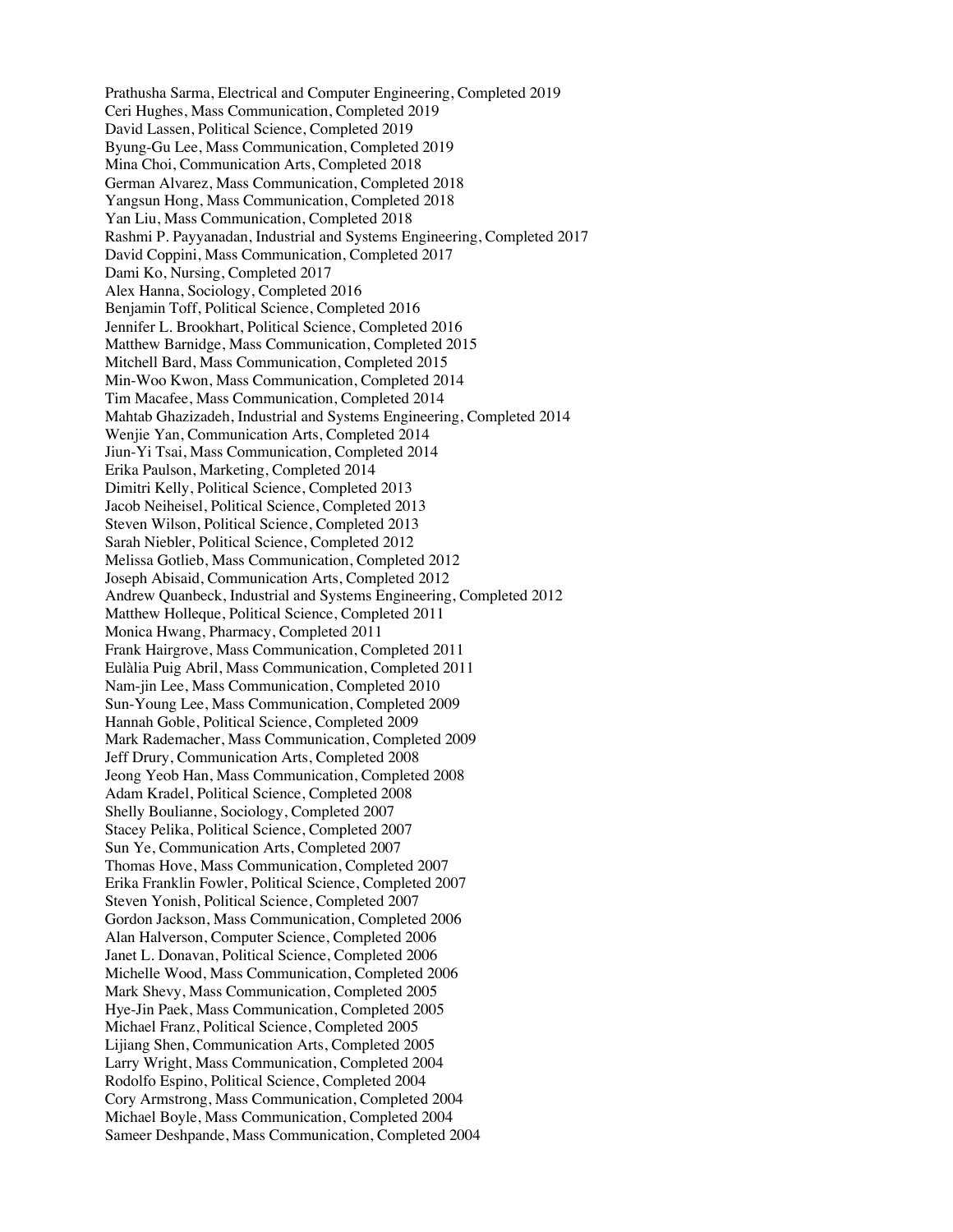Jason Anderson, Communication Arts, Completed 2004 David Park, Mass Communication, Completed 2003 Travis Ridout, Political Science, Completed 2003 Sue Lin, Mass Communication, Completed 2002 Chin-I Wang, Mass Communication, Completed 2002 Michele Claibourn, Political Science, Completed 2002 Suya Yin, Mass Communication, Completed 2002 So-Hyang Yoon, Mass Communication, Completed 2002 Jean Grow von Dorn, Mass Communication, Completed 2001 Naewon Kang, Mass Communication, Completed 2000 R. Lance Holbert, Mass Communication, Completed 2000 William Milbrath, Mass Communication, Completed 1999

#### In Residence (alphabetical order):

Aman Abhishek, Mass Communication Hyungjil Gill, Mass Communication Lorelie Grepo, Industrial & Systems Engineering Ian Johnson, Psychology Sang Jung Kim, Mass Communication Kyurim Kyoung, Communication Arts Heysung Lee, Mass Communication Chuan Liu, Mass Communication Jiawei Liu, Mass Communication Siyi Liu, Mass Communication Kwansik Mun, Mass Communication Jeanette Orminski, Wee Kim Wee School, Nanyang Technological University Margarita Orozco, Mass Communication Tomoko Okada, Mass Communication L. Devika Rani, Journalism and Communication, University of Madras Sarah Sant'Ana, Psychology Gayathri Sivakumar, Communication Arts Lai Wong, Educational Psychology Yin Wu, Mass Communication

#### **MASTERS ADVISING**

**Thesis Advisor** (chronological order): Xinyi Wang (co-advisor with Chris Cascio), Completed 2020 Alexandra Rogers, Completed 2011 Courtney Johnson, Completed 2011 Stephanie Edgerly, Completed 2008 Madhu Arora, Completed 2007 (project) Lauren Vettel, Completed 2007 (project) Lori Dabel, Completed 2006 (project) Aaron Veenstra, Completed 2005 Eunkyung Kim, Completed 2004 Pushkaraj Panse, Completed 2004 (project) Yu-Li Tsai, Completed 2003 (project) Erin Lambert-Conohan, Completed 2003 (project) Homero Gil De Zuniga, Completed 2003 Brendan Cumiskey, Completed 2002 (project) Jessica Royko, Completed 2002 (project) Hye-Lim Yoo, Completed 2002 Qingqing Wang, Completed 2002 Heejo Keum, Completed 2001 Michael Schmierbach, Completed 2000